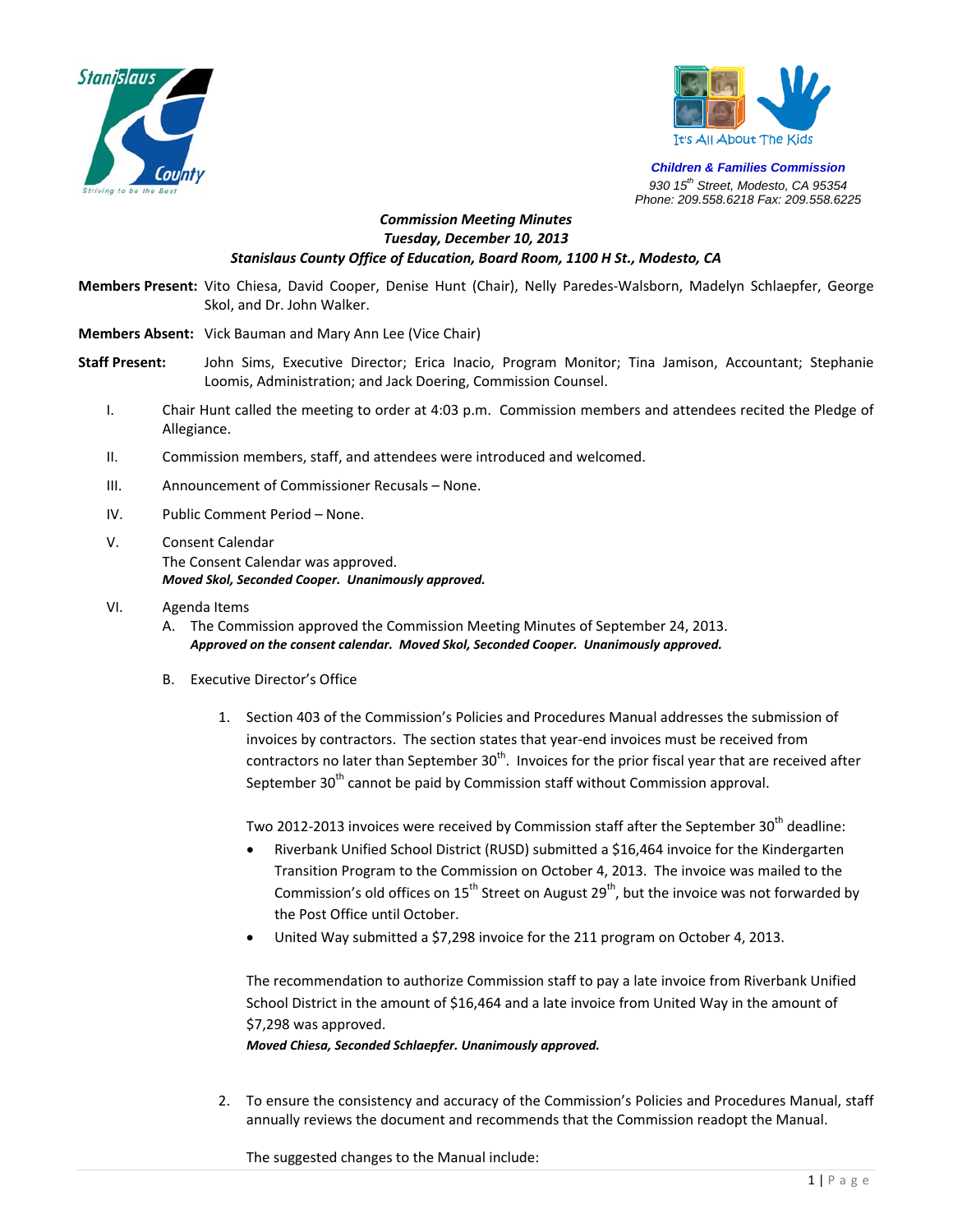- Changing the adoption date on the title page.
- Designating the second Tuesday in December as the Commission's regular meeting date.
- A punctuation change that serves to enhance readability and consistency, but does not change the meaning of the section.
- Updating Commission Office address to current office location.

The Commission heard a presentation on the revisions and opened a Public Hearing at 4:12 p.m. to hear comments from the public. Hearing no comments from the public, the hearing was closed at 4:13 p.m.

The Commission adopted the revised Policies and Procedures Manual and instructed staff to place the manual on the Commission's website. *Moved Skol, Seconded Walker. Unanimously approved.*

- 3. The Commission approved the 2013 Meeting calendar. *Approved on the consent calendar. Moved Skol, Seconded Cooper. Unanimously approved.*
- 4. The Commission is an independent unit of local government that is classified as a "County agency" for purposes of State law. The Commission has executed an agreement with Stanislaus County to provide accounting, administrative, and legal services as if it were a County department. Commission employees are considered to be County employees for payroll and benefit purposes and the Commission has based its travel and purchasing card policies on County policies for convenience and consistency between the two agencies.

The Board of Supervisors directed the Auditor's Office to conduct an audit of all County departments' purchasing card charges for fiscal year 2011‐2012. Because Commission employees use purchasing cards issued through Stanislaus County, the Commission's purchasing card charges were audited under this Board directive. The use of Commission purchasing cards is the preferred method of paying for employee travel costs (mileage, meals, parking, bridge tolls, etc) and for the purchase of supplies (office materials, meeting materials, newspaper ads, etc.).

The Commission was presented with the 2011‐2012 Purchasing Card Charges Audit conducted by the Auditor's Office. The audit contains two findings (four monthly credit card statement reviews/reconciliations were not documented with a signature and date). It was recommended that reviews and reconciliations of purchasing card activity both be documented with signatures and dates. Staff agrees with this recommendation and has recommended a response to the recommendation stating that the Executive Director will issue a memo to the Department directing employees who review and reconcile purchasing card statements to sign and date the documents in accordance with the County of Stanislaus Purchasing Card Policy.

The Commission accepted the 2011-2012 Purchasing Card Charges Audit and approved a response. *Moved Paredes‐Walsborn, Seconded Cooper. Unanimously approved.*

- 5. The Child Abuse Prevention Council (CAPC) made a presentation to the Commission regarding CAPC's mission and current and future projects.
- Committee Reports *Approved on the Consent Calendar. Moved Skol, Seconded Cooper. Unanimously approved.*
	- 1. The Commission accepted the minutes for the Administrative Committee meeting held on November 18, 2013 – including the Monthly Financial Report as of October 31, 2013 and the Quarterly Financial Report for July 2013 to September 2013.
	- 2. The Commission accepted the minutes for the Operations Committee held on November 21, 2013.
	- 3. The Commission accepted the minutes for the Executive Committee held on December 2, 2013.